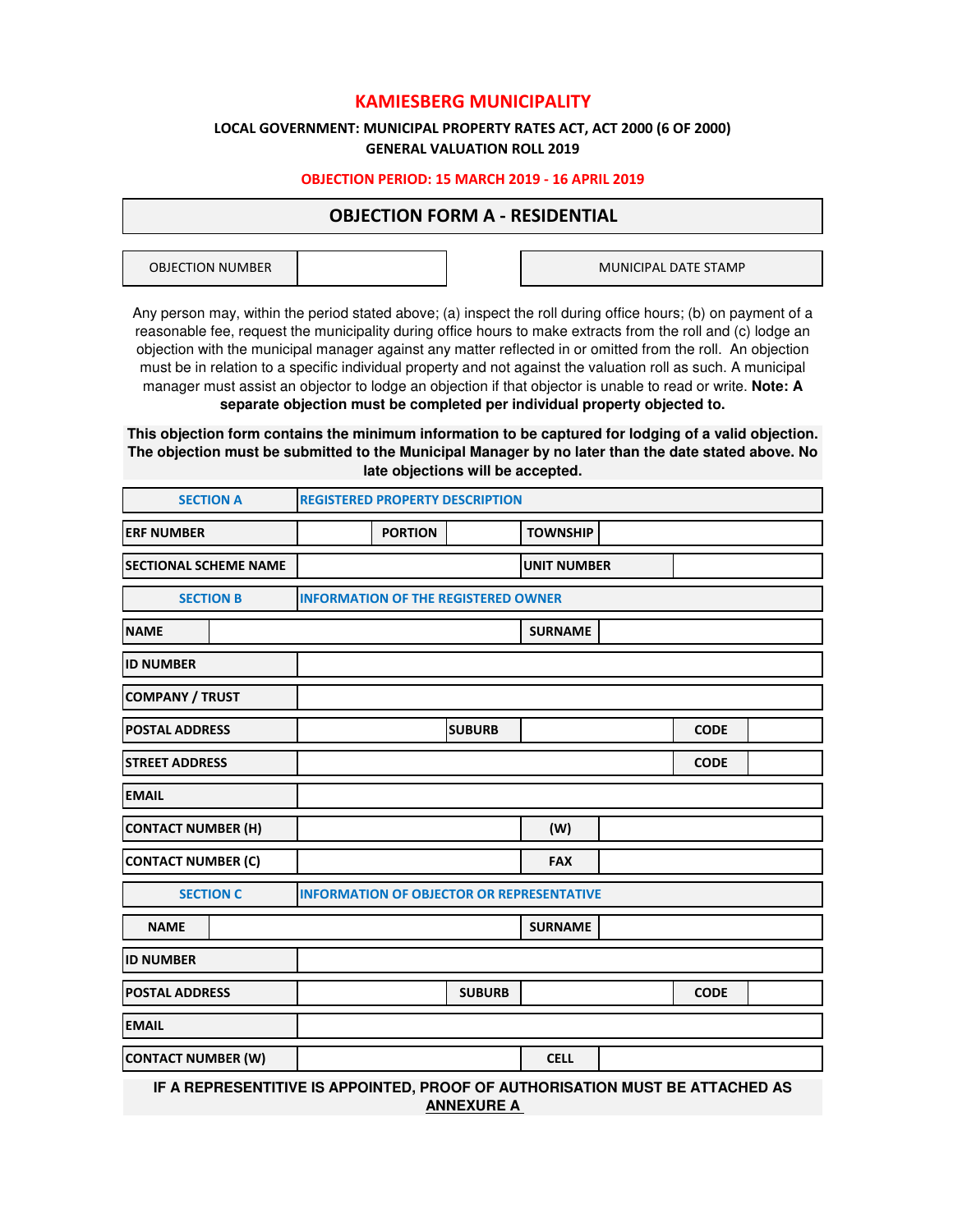### **OBJECTION FORM A - RESIDENTIAL OBJECTION NUMBER**

**SECTION D DESCRIPTION OF IMPROVEMENTS** 

A copy of the approved building plans must be attached to this objection. If it is a Sectional Title property objected to, the Sectional Title Register must be attached. Attach as **ANNEXURE B**

| <b>BEDROOMS</b>                            |  | <b>BATHROOMS</b>  |  | <b>SEPARATE WC</b>     |  |
|--------------------------------------------|--|-------------------|--|------------------------|--|
| <b>DINING ROOM</b>                         |  | <b>LOUNGE</b>     |  | <b>KITCHEN</b>         |  |
| <b>STUDY</b>                               |  | <b>PATIO OPEN</b> |  | <b>PATIO ENCLOSED</b>  |  |
| <b>FAMILY ROOM</b>                         |  | <b>LAUNDRY</b>    |  | <b>PANTRY</b>          |  |
| <b>SWIMMING POOL</b>                       |  | <b>LAPA</b>       |  | <b>BOREHOLE</b>        |  |
| OTHER_1                                    |  |                   |  |                        |  |
| OTHER_2                                    |  |                   |  |                        |  |
| OTHER_3                                    |  |                   |  |                        |  |
| <b>GARAGES</b>                             |  | <b>FLATLET</b>    |  | <b>OTHER BUILDINGS</b> |  |
| <b>GENERAL DESCRIPTION OF IMPROVEMENTS</b> |  |                   |  |                        |  |

Attach a Site Layout Plan to **ANNEXURE C**

| <b>DWELLING</b><br>m       |  |                            | <b>OUT BUILDING</b>  | ۱m  |
|----------------------------|--|----------------------------|----------------------|-----|
| <b>NUMBER OF FLATS</b>     |  | <b>EXTENT OF FLATLET/S</b> | ۱m                   |     |
| <b>EXTENT OF SERVITUDE</b> |  | m.                         | <b>EXTENT OF ERF</b> | lm' |

Should the extent of the property be under objection, then the following documents must be attached as **ANNEXURE D**. a) LG Diagram and b) Title Deed

| <b>SECTION E</b> | <b>PROPERTY CATEGORY</b> |
|------------------|--------------------------|
|                  |                          |

The Act makes provision that a property category must be awarded to each property. The category must be determined in accordance with the following; a) the use of the property, b) the lawful use of the property or c) a combination of both a) and b). A property used for multiple purposes must, for rates purposes, be assigned to a category determined by the municipality for properties used for; (a) a purpose corresponding with the permitted use of the property, (b) a purpose corresponding with the dominant use of the property or c) a multiple purpose use.

| ARE THE PROPERTY BEING USED FOR MULTIPLE PURPOSES        |  |                  | <b>YES</b>       |  | NΟ |  |
|----------------------------------------------------------|--|------------------|------------------|--|----|--|
| IF (YES), CONFIRM THE DIFFERENT USES<br>USE <sub>1</sub> |  |                  |                  |  |    |  |
| USE <sub>2</sub>                                         |  | USE <sub>3</sub> |                  |  |    |  |
| WHAT IS THE EXTENT FOR EACH USE                          |  |                  | USE <sub>1</sub> |  | m. |  |
| USE <sub>2</sub>                                         |  | m                | USE <sub>3</sub> |  |    |  |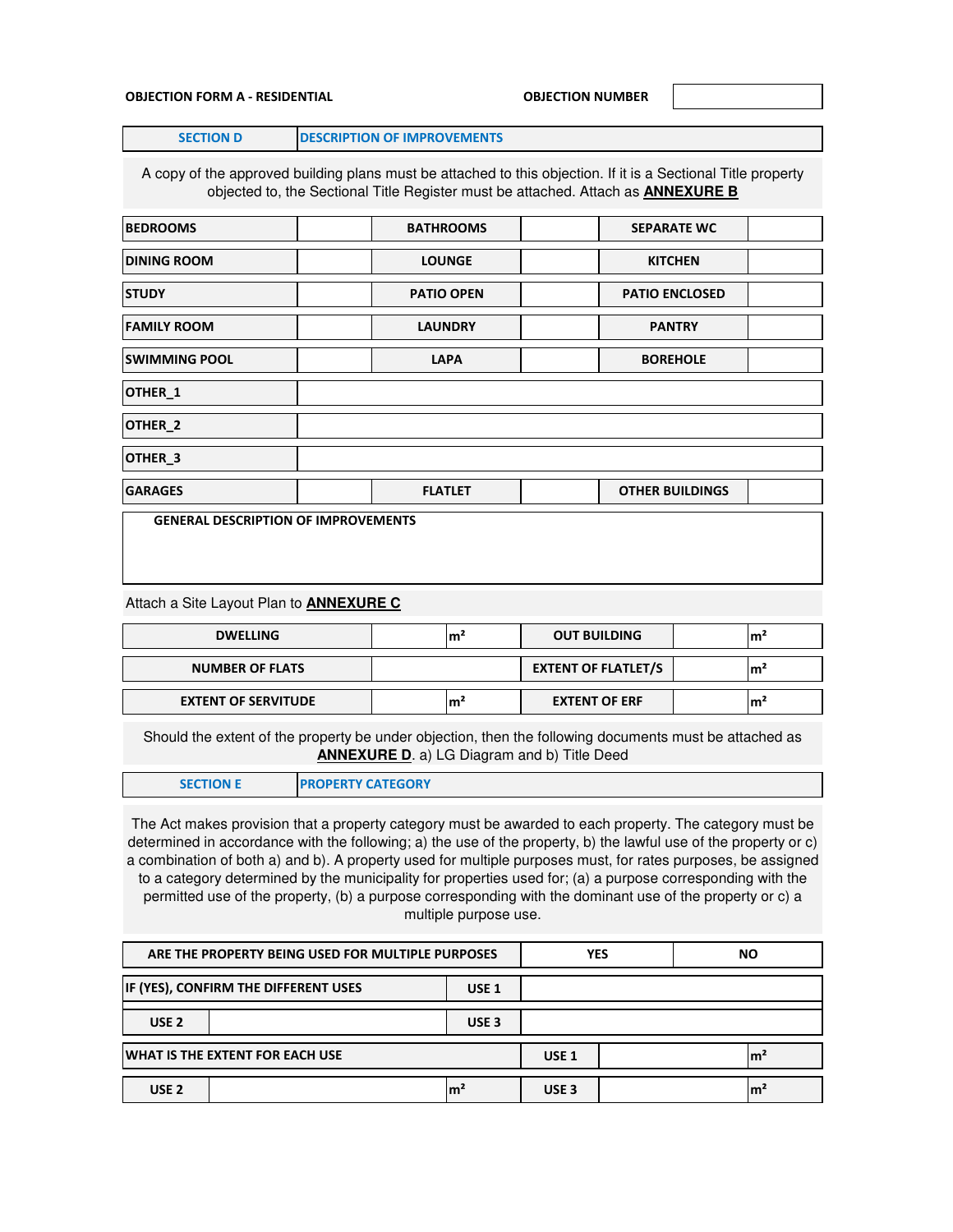# **OBJECTION FORM A - RESIDENTIAL OBJECTION NUMBER SECTION F MARKET INFORMATION AND OPEN MARKET VALUE**

 For the purposes of a general valuation, a municipality must determine a date that may not be more than 12 months before the start of the financial year in which the valuation roll is to be first implemented. The general valuation must reflect the market value of properties determined in accordance with; (a) market conditions which applied as at the date of valuation; and (b) any other applicable provisions of this Act.

| DATE OF VALUATION AS DETERMINED ACCORDING TO SECTION 31 | $01$ -Jul-18 |
|---------------------------------------------------------|--------------|
|                                                         |              |

Subject to any other applicable provisions of the Act, the market value of a property is the amount the property would have realised if sold on the date of valuation in the open market by a willing seller to a willing buyer. Should it be the opinion of the objector that the value of the property as reflected in the valuation roll is incorrect. The objector must provide ample reasons, by means of comparable sales, that proofs the opposite. The comparable sale must be a reasonable replacement of the property objected to. It must be reasonable similar to the objected property in terms of, amongst others, extent, shape, land use and other features. It must be confirmed that the sale used for comparison, must conform to the definition of Open Market Value.

# **It is important to note, that the objection must be in terms of the information presented or omitted from the valuation roll, and it should not be an objection against levying of Rates and Taxes**

| REASON FOR OBJECTION. Should more space be required, attach as ANNEXURE E |  |  |  |  |  |
|---------------------------------------------------------------------------|--|--|--|--|--|
|                                                                           |  |  |  |  |  |
|                                                                           |  |  |  |  |  |
|                                                                           |  |  |  |  |  |
|                                                                           |  |  |  |  |  |
|                                                                           |  |  |  |  |  |
|                                                                           |  |  |  |  |  |
|                                                                           |  |  |  |  |  |
|                                                                           |  |  |  |  |  |
|                                                                           |  |  |  |  |  |

Comparable sales must be completed below as a comparison to the subject property;

| <b>ERF NUMBER</b>         | <b>PORTION</b> | <b>PURCHASE</b><br><b>PRICE</b> | <b>PURCHASE DATE</b> | <b>EXTENT DWELLING</b> | <b>EXTENT OUT BLD</b> |
|---------------------------|----------------|---------------------------------|----------------------|------------------------|-----------------------|
|                           |                |                                 |                      |                        |                       |
| Describe the sale;        |                |                                 |                      |                        |                       |
|                           |                |                                 |                      |                        |                       |
|                           |                |                                 |                      |                        |                       |
|                           |                |                                 |                      |                        |                       |
|                           |                |                                 |                      |                        |                       |
| <b>ERF NUMBER PORTION</b> |                | <b>PURCHASE</b><br><b>PRICE</b> | <b>PURCHASE DATE</b> | <b>EXTENT DWELLING</b> | <b>EXTENT OUT BLD</b> |
|                           |                |                                 |                      |                        |                       |
| Describe the sale;        |                |                                 |                      |                        |                       |
|                           |                |                                 |                      |                        |                       |
|                           |                |                                 |                      |                        |                       |
|                           |                |                                 |                      |                        |                       |
|                           |                |                                 |                      |                        |                       |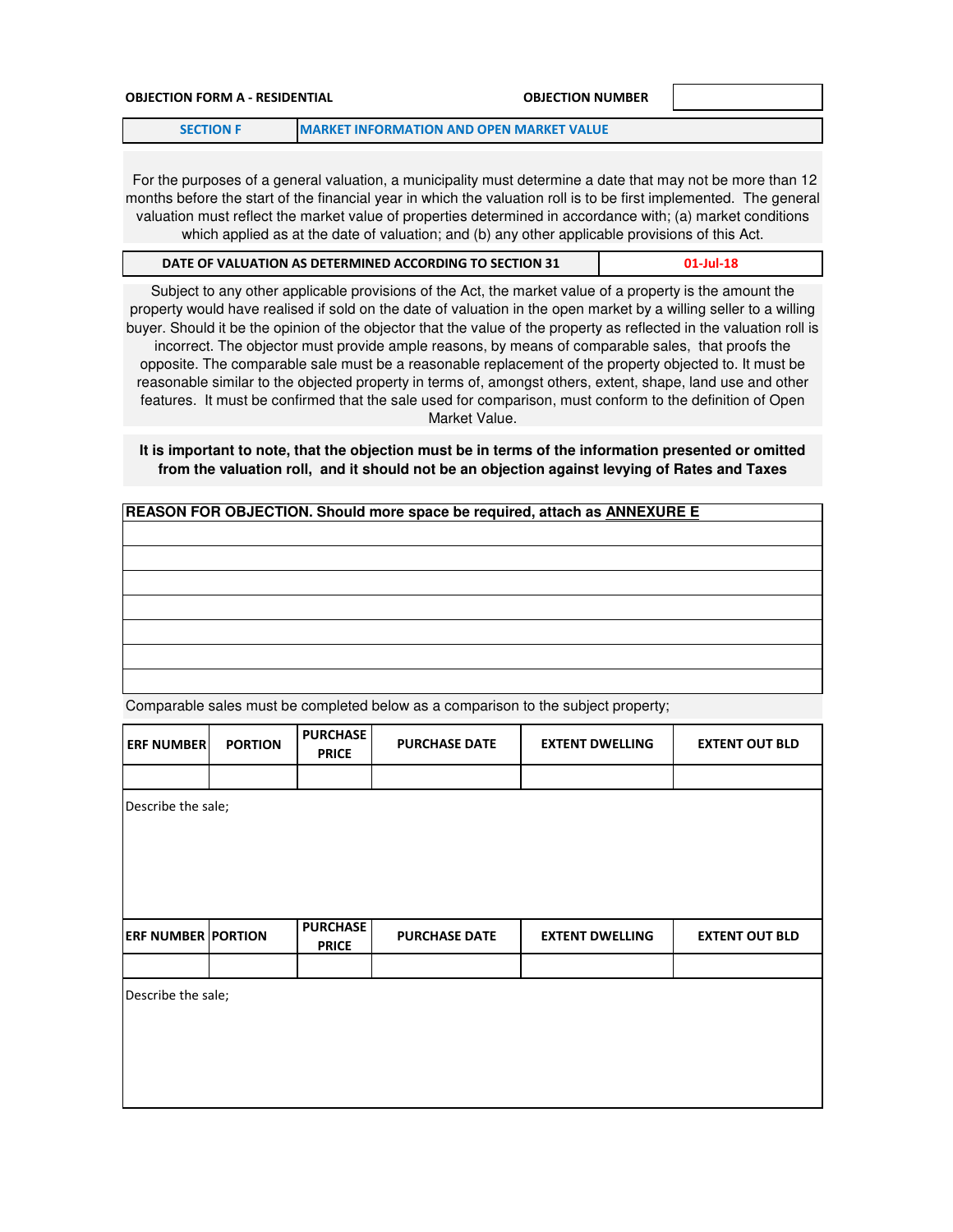| <b>OBJECTION FORM A - RESIDENTIAL</b> |  |                                 |                                                | <b>OBJECTION NUMBER</b> |                       |
|---------------------------------------|--|---------------------------------|------------------------------------------------|-------------------------|-----------------------|
| <b>ERF NUMBER PORTION</b>             |  | <b>PURCHASE</b><br><b>PRICE</b> | <b>PURCHASE DATE</b><br><b>EXTENT DWELLING</b> |                         | <b>EXTENT OUT BLD</b> |
|                                       |  |                                 |                                                |                         |                       |
| Describe the sale;                    |  |                                 |                                                |                         |                       |
|                                       |  |                                 |                                                |                         |                       |

State, in the table below, the suggested changes to the General Valuation Roll;

| <b>DESCRIPTION</b>           | <b>INFORMATION AS REFLECTED IN THE</b><br><b>VALUATION ROLL</b> | <b>SUGESTED CHANGESS REQUESTED</b><br><b>BY THE OBJECTOR</b> |
|------------------------------|-----------------------------------------------------------------|--------------------------------------------------------------|
| <b>ERF NUMBER</b>            |                                                                 |                                                              |
| <b>PORTION</b>               |                                                                 |                                                              |
| <b>TOWNSHIP</b>              |                                                                 |                                                              |
| <b>SECTIONAL SCHEME NAME</b> |                                                                 |                                                              |
| <b>SECTION NUMBER</b>        |                                                                 |                                                              |
| <b>DOOR NUMBER</b>           |                                                                 |                                                              |
| <b>PROPERTY CATEGORY</b>     |                                                                 |                                                              |
| <b>ERF EXTENT</b>            | m <sup>2</sup>                                                  | m <sup>2</sup>                                               |
| <b>MARKET VALUE</b>          | R                                                               | R                                                            |
| <b>REGISTERED OWNER</b>      |                                                                 |                                                              |

**SECTION H DECLARATION** 

**ATTENTION IS HEREBY DRAWN TO SECTION 42(2) OF THE ACT WHICH STATES THAT WHERE ANY DOCUMENT, INFORMATION OR PARTICULARS WERE NOT PROVIDED WHEN REQUIRED IN TERMS OF SUBSECTION 42 (1) OF THE ACT AND THE OWNER CONCERNED RELIES ON SUCH DOCUMENT, INFORMATION OR PARTICULARS IN AN APPEAL TO AN APPEAL BOARD, THE APPEAL BOARD MAY MAKE AN ORDER AS TO COSTS IN TERMS OF SECTION 70 OF THE ACT IF THE APPEAL BOARD IS OF THE VIEW THAT THE FAILURE TO SO HAVE PROVIDED ANY SUCH DOCUMENT, INROFMATION OR PARTICULARS HAS PLACED AN UNNECESSARY BURDEN ON THE FUNCTIONS OF THE MUNICIPAL VALUER OR THE APPEAL BOARD** 

I / WE

HEREWITH DECLARE THAT THE INFORMATION PROVIDED IN THE OBJECTION IS TRUE AND CORRECT

| YEAR | <b>MONTH</b> | <b>DAY</b> |
|------|--------------|------------|